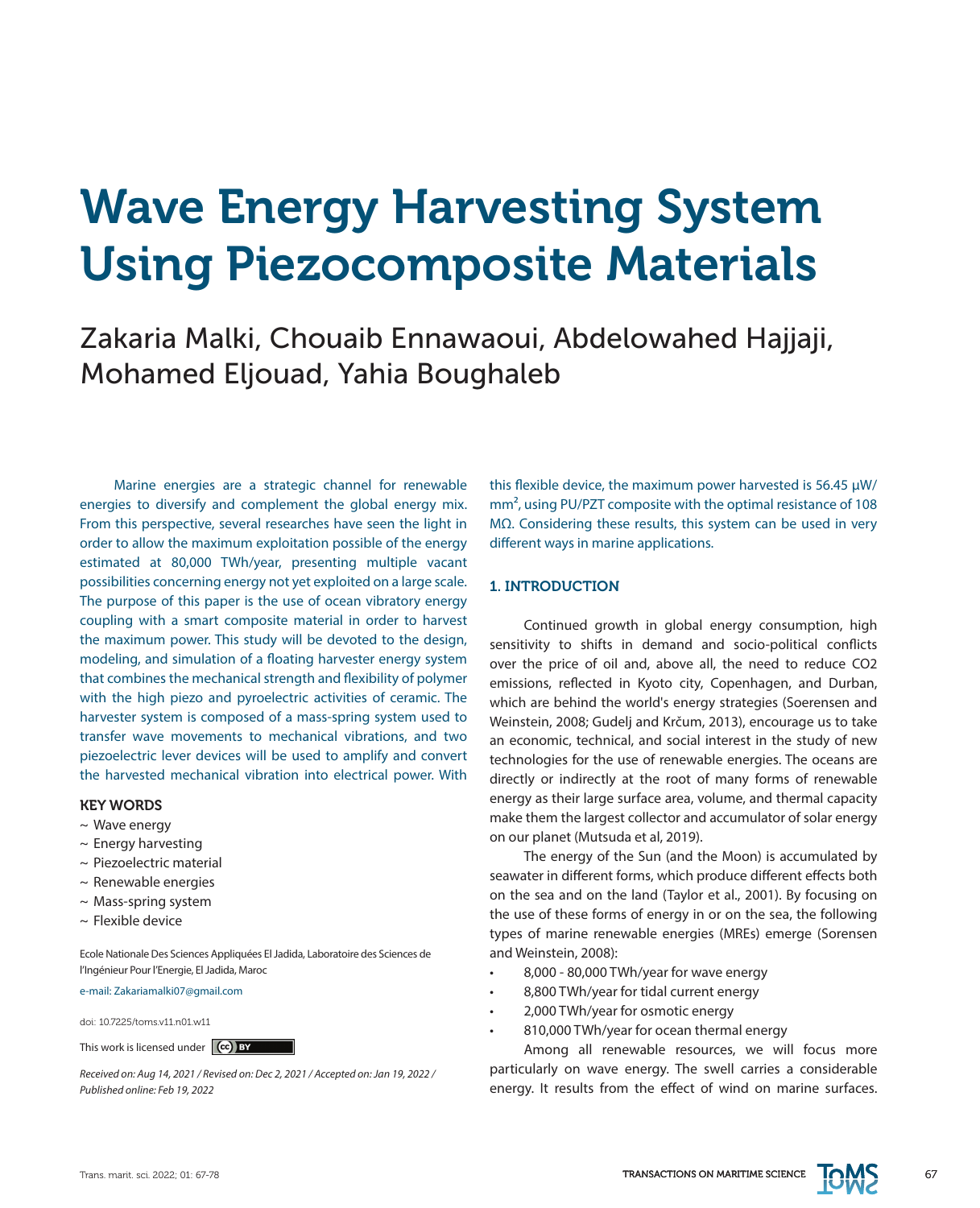The average power of the resource is quantified in kW per linear meter (Mustapa et al., 2017).

The wave energy does not require any fuel and is easy to maintain and exploit as it does not produce any waste. This energy is competitive compared to another source of energy; when it is installed with a minimum power of 6.8GW, in the field of competitiveness it is located between 0.5 and 0.6 M €/MW (Mustapa et al., 2017; Gudelj and Krčum, 2013).

## 2. VIBRATION ENERGY HARVESTING

Over the last ten years, numerous research projects have emerged on the study of micro-generators generating electricity from ambient vibrations. This interest in the recovery of ambient energy is closely linked to the desire to be able to measure, monitor, process data from a sometimes hostile environment, and to be able to communicate them completely independently (Zurkinden et al., 2007). When a large number of sensors are dispersed in an environment, it is necessary for them to be provided with a power supply with the longest possible service life to limit maintenance, which is also impossible under certain conditions (Tabbai et al., 2018).

Many energy sources can provide sufficient power levels to power communicating autonomous systems (Alaoui-Belghiti et al., 2019): mechanical energy resulting from vibrations, loads or constraints, solar photovoltaic energy from the Sun or artificial lights, energy electromagnetic energy, thermal energy, or even chemical energy resulting from bio-logical processes are examples of natural energies or that inherent to an industrial process, which is currently considered to be packaged in useful production (Ennawaoui et al., 2016). The comparison of these different sources is delicate because it depends on many factors and the application considered. Nevertheless, classical comparative studies have been able to compare the power densities of several conventional sources. It appears that the exploitation of the energy of the ambient vibrations makes it possible to obtain potentially a high density of energy after the solar energy (Yang et al., 2020). This source also has the advantage of being simpler to implement (fewer constraints than a photovoltaic system) and being available in many fields of application, especially in industrial environments, or transport, where the use of autonomous sensor networks can be envisaged. Due to this availability, the vibrations are also very diverse, presenting for typical applications (Ennawaoui et al., 2019).

Energy recuperated from vibrations typically consists of 4 units:

• A mechanical device to optimize mechanical vibrations,

A device whose objective is to convert mechanical energy into electrical energy,

An electrical extraction circuit that will convert the recovered electrical energy into exploitable electrical energy,

• Finally, a device for managing and storing energy.

Improving the power density of the generators and their bandwidth requires the optimization of each conversion unit. In this article, we will focus on the first two units: namely, the mechanical system to optimize mechanical vibrations, and the device that allows the conversion of mechanical energy into electrical energy. As communicated in this section, the sources of vibratory energies are diversified in nature, but we will be particularly interested in the recovery of mechanical energy resulting from wave movements.

## 3. PIEZOELECTRIC HARVESTER SYSTEM

Several WEC (wave energy converter) systems have been developed in order to extract the maximum of the existing power (Viet et al., 2016; Viet et al., 2017; Viet et al., 2018) most of these systems can be classified by type as follows (Xie and Wang, 2017):

- Piezoelectric coupled cantilever energy harvester
- Piezoelectric bar energy harvester
- Ring generator excited by the magnetic force

These three types have major disadvantages that prevent the goal of maximum power extraction (Xie et Wang, 2017) the disadvantages depend on system components, piezoelectric material, and waves. These disadvantages are:

• Low efficiency because the wave energy does not have a uniform strain distribution on the piezoelectric surface.

Low wave frequency [0.1 - 0.5 Hz] which induces a long period of piezoelectric loading.

The rotary excitation style of the ring generator cannot match the linear motion of the uplift buoy on the wave.

We have chosen to develop an energy-harvesting application within the waves; an energy harvester that generates electricity during wave oscillation with a little extra force in order to power a wearable sensor with low consumption using a different material (the composite PZT/PU 50% and PVDF). The response of the energy harvesting system using those materials and composites has been studied in order to determine the optimal material to be chosen for this application. The system described in this paper is designed for the realization of a wave energy harvesting system with higher efficiency and with the possibility of performing maintenance and replacement operations more easily.

The FEH (Floating Energy Harvester) consists of two piezoelectric lever devices connected by a mass-spring system. The mass in the system is attached with small wheels that serve to reduce friction. The mass-spring system is used to transfer wave movements into mechanical vibrations, which are subsequently transferred and amplified by the two piezoelectric levers into electrical energy. The Floating Energy Harvester was designed using CAD software CATIA V5 2016 (Fig. 1).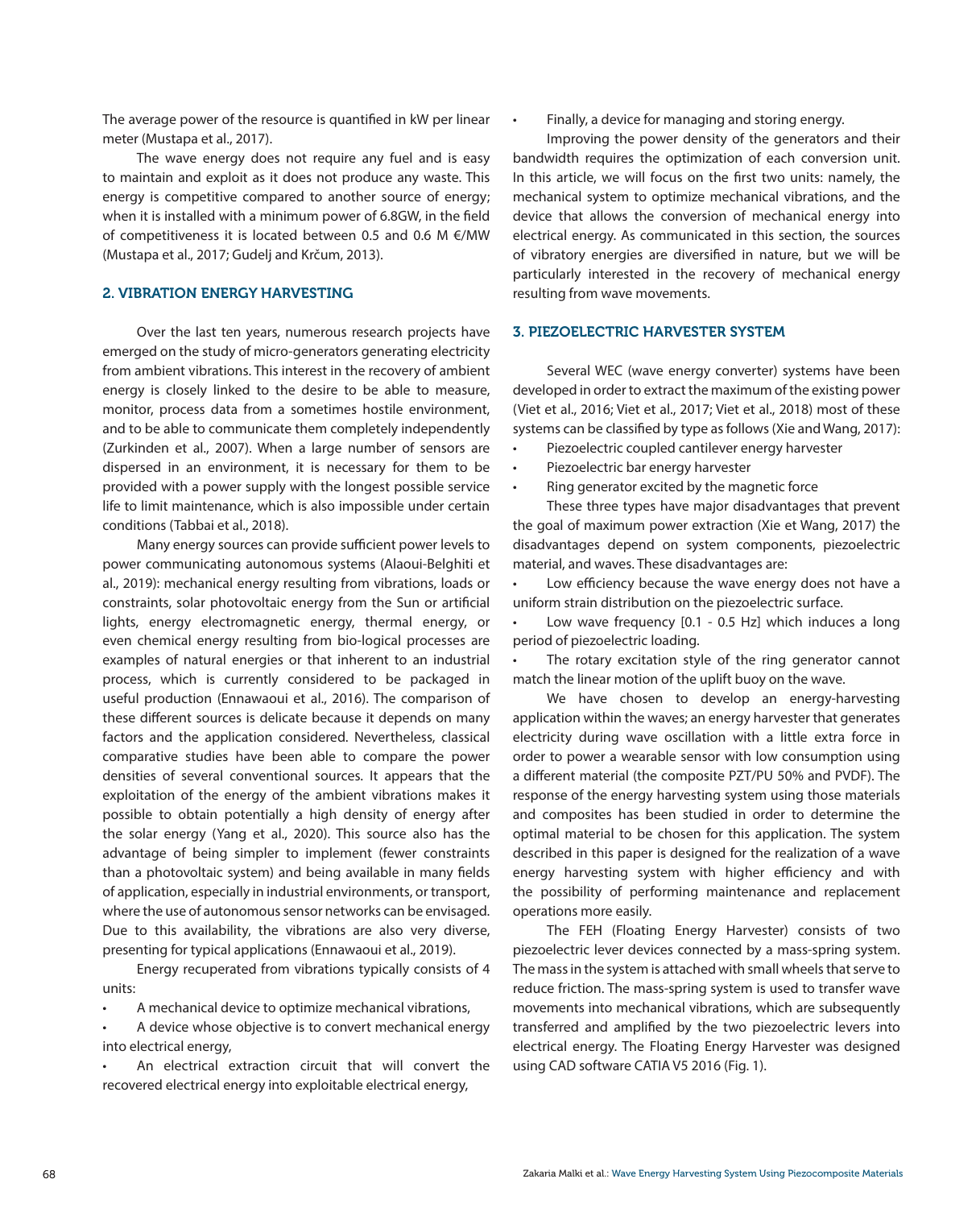

Regarding the disadvantages mentioned before, our system is concerned only with the low frequency of the waves for this purpose. To remedy this situation, we will use two masses that will, in turn, excite piezoelectric films in opposition of phase. In this way, we can increase the excitation frequency of the films to double the wave frequency.

# 4. THEORETICAL MODELING

There are many types of piezoelectric materials. In this paper, the work is mainly focused on piezoelectric flexible materials such as bulk polymers and piezocomposites. These materials convert mechanical energy while being deformed or subjected to stress (pressure, vibration, or force) in electricity. They are able to generate an electric charge when a mechanical load is applied to them. This property of piezoelectric materials is considered by researchers to develop various piezoelectric harvesters to power electrical devices. On the other hand, the modeling of the system consists in identifying the behavior of the latter as a function of the different parameters affecting the ability of this system to harvest and transform the wave energy into electrical energy (Anton and Sodano, 2007). In addition, the analytical model is presented, allowing to verify how the effect of different parameters can be shown, including the dependency of the excitation frequency, applied force, and it is described how these characteristics affect the system performance, and what the maximum limit is for the extractable power density.

## 4.1. Mechanical System Modeling

In order to deduce the force applied on the piezoelectric material, we will work on the two ends of the levers; on the side of the material, we will consider its mechanical characteristics (Young's modulus) in order to have the formula of the force. On the other side, the balance of forces will let us know the force applied at this end.

$$
Y = \frac{\sigma}{\varepsilon} \tag{1}
$$

σ and ε are the applied stress and the relative elongation; or

$$
\sigma = \frac{F}{S} \tag{2}
$$

 $(with S = a.b)$ and

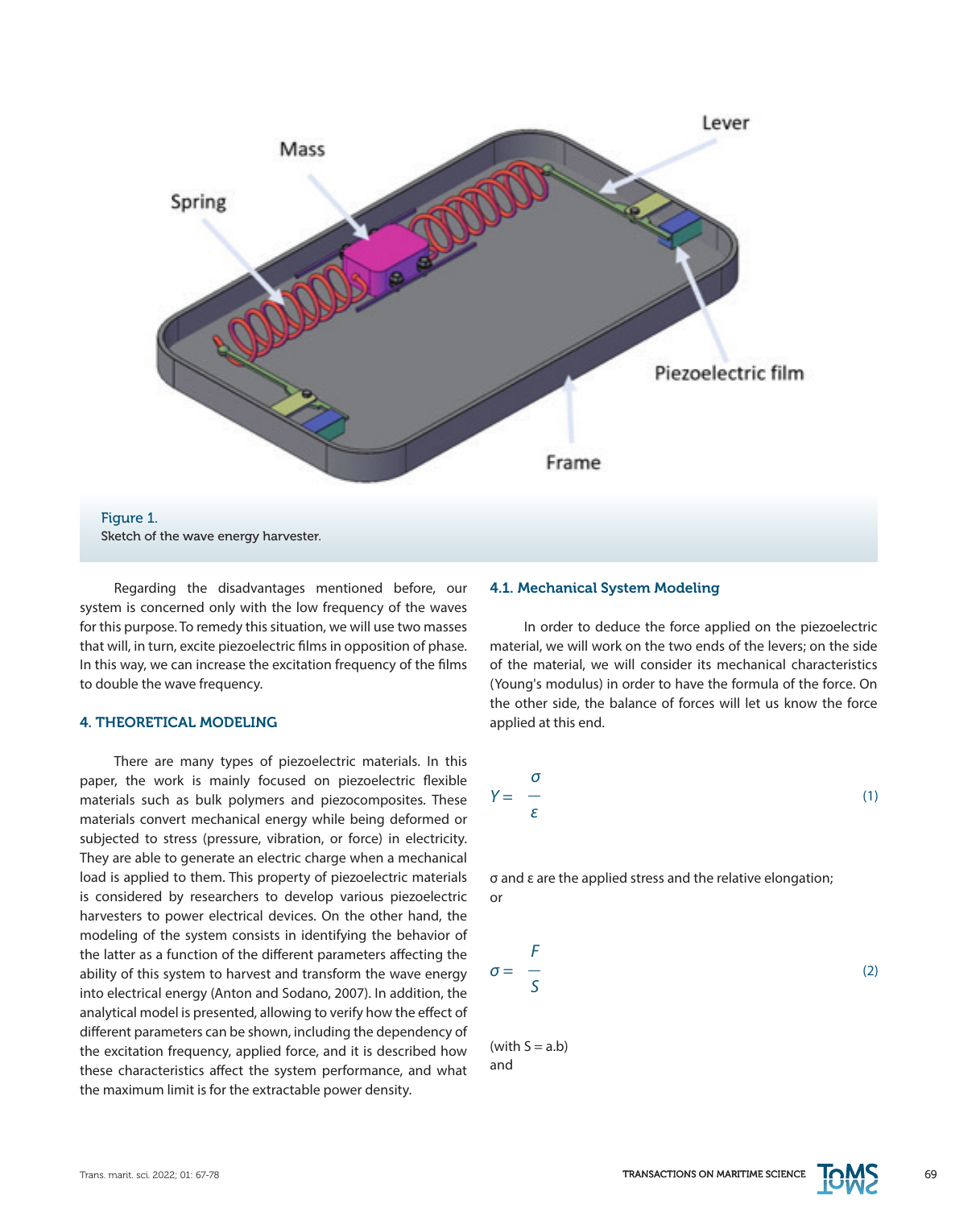

# Figure 2. A profile sketch of the interior design of FEH.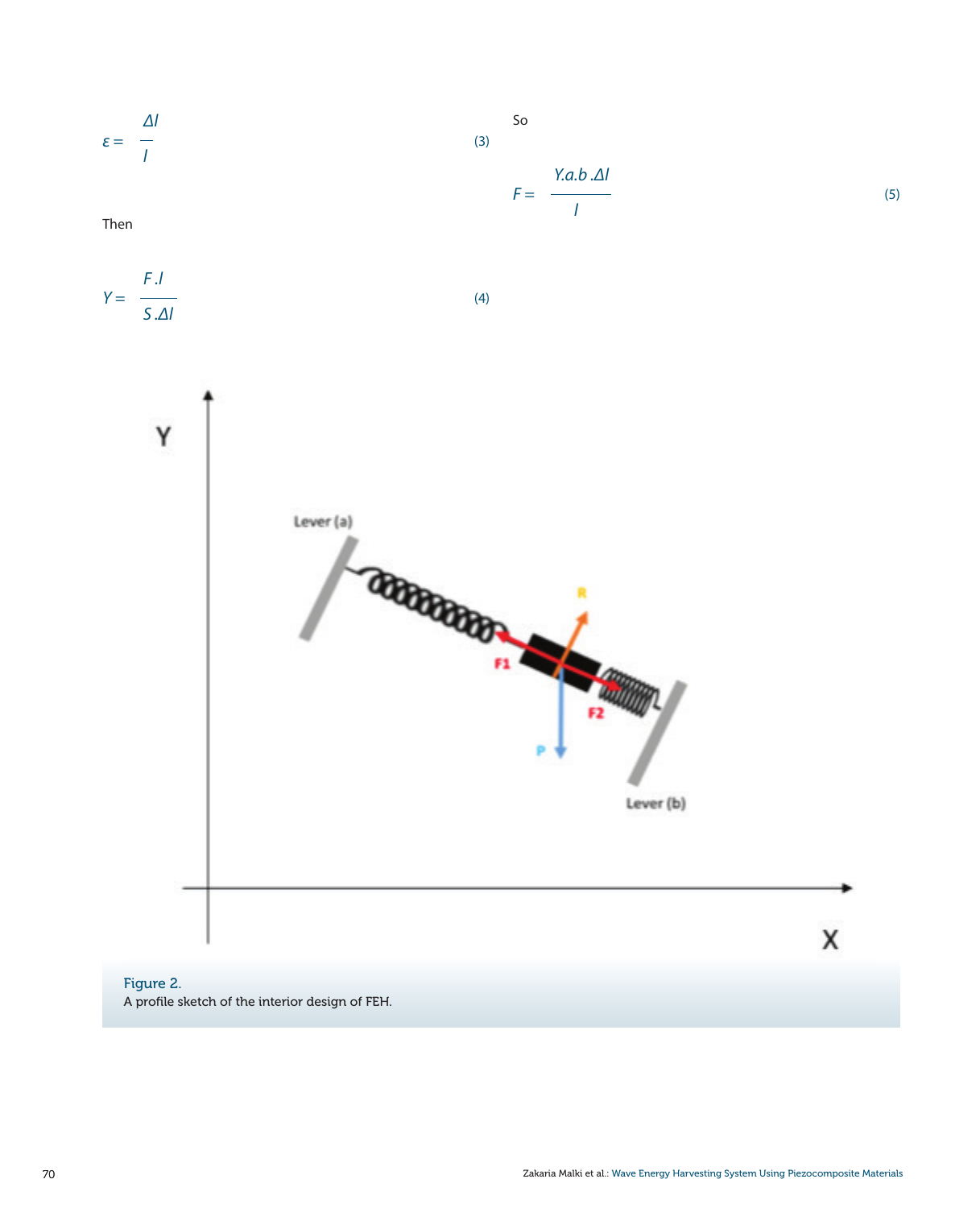$$
\sum \vec{F} = m \frac{d^2 x}{dt^2}
$$
 (6)

with k1= k2= k,  $(0-x1) = (0-x2) = Δl'$ By projecting on x axis:

$$
mg\cos(\alpha) - 2k\Delta l' = 0\tag{7}
$$



## Figure 3. Forces' balance applied during system excitation.

$$
\Delta l = l_1 \sin \left( \frac{\pi}{2} - \alpha \right) = l_1 \cos \left( \alpha \right)
$$
  

$$
\Delta l = l_2 \sin \left( \frac{\pi}{2} - \alpha \right) = l_2 \cos \left( \alpha \right)
$$
 (8)

Then

$$
\Delta l = \frac{m.g. l_1 \cos(\alpha)}{2.l_2.k}
$$
 (9)

Finally,

$$
F = \frac{Y.a.b.m.g.\cos{(\alpha)}}{2.l.n.k}
$$
 (10)

with n=l2/l1 (9)

## 4.2. Piezoelectric Materials Modelization

Based on the potential thermodynamics and energy exchange principles, the piezoelectric phenomenon can be formulated with the following equations (Anton and Sodano, 2007):

$$
S = s^E. T + d_t. E \tag{11}
$$

$$
D = d_t \cdot T + \varepsilon^T \cdot E \tag{12}
$$

The first equation defines the mechanical response of the material, while the second equation defines the electrical response. Where S is the strain; T is the stress; E is the electric field; D is the electrical displacement; dt is the piezoelectric electromechanical coupling coefficient;  $s<sup>E</sup>$  is the conformity, which relates the stress and strain to a constant electric field;  $\varepsilon^{\text{T}}$ is the dielectric permittivity, which indicates the charge stored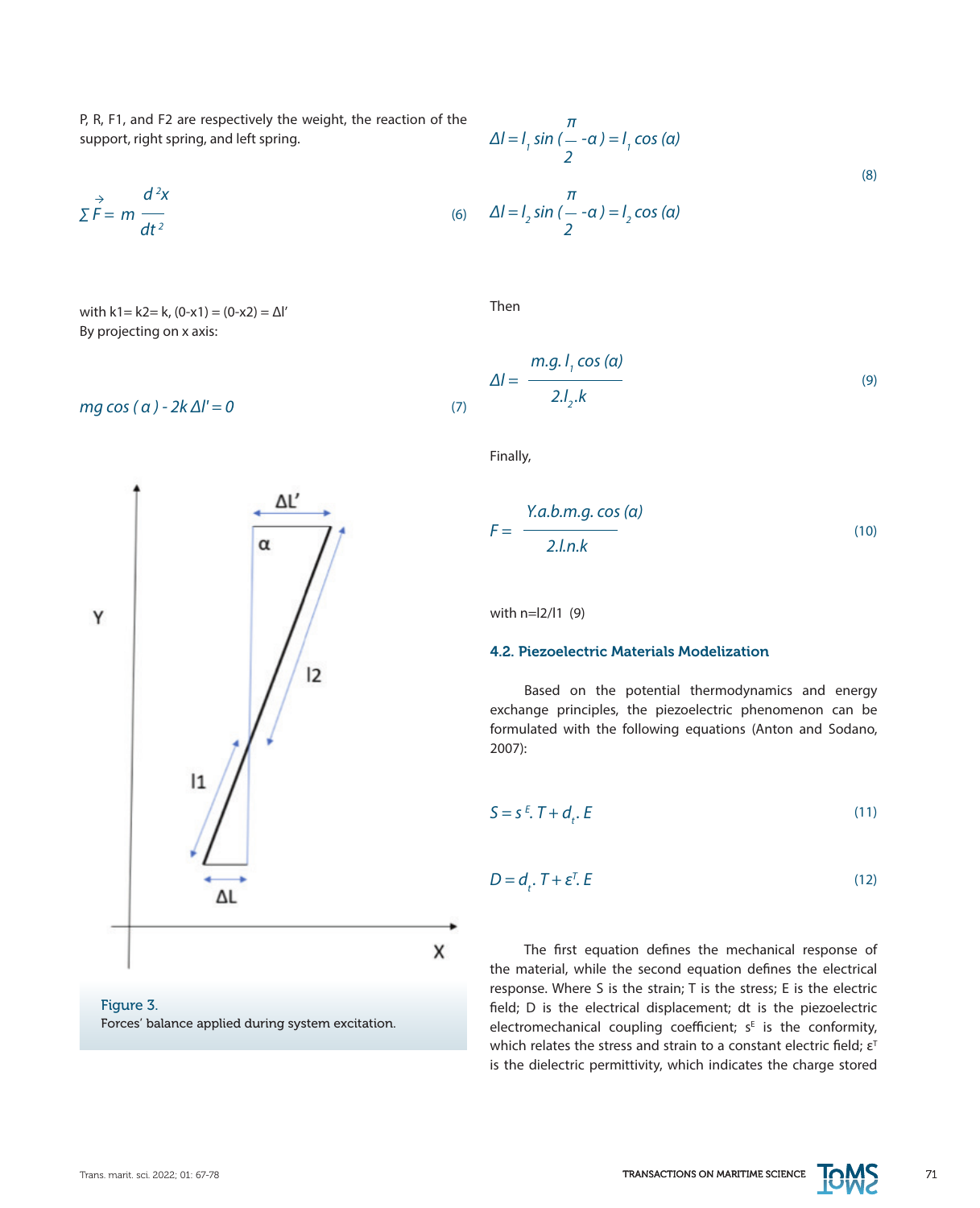in the capacitive element of the piezoelectric material under constant stress; and the indices represent the direction of each property.

In the literature, we have two popular and common transduction modes or vibration modes called longitudinal and transverse modes. The d33 coefficient is called the longitudinal coefficient, which describes the longitudinal mode when the stress is applied in the same direction as the electric displacement generated. The d31 coefficient is called the transverse coefficient, which describes the transverse mode when the applied stress is in a direction perpendicular to the direction of the electric displacement generated. In this paper, the principal mode is transverse mode; the applied force is perpendicular with the polarization direction (Todaro et al., 2017).

It is possible to express the T Stress as a Strain function S, given by:

$$
T = \frac{S - d_t.E}{s^E}
$$

$$
I = -A[(\varepsilon^{T} - \frac{d_{t}^{2}}{s^{E}}) - \frac{d_{t}}{s^{E}} - \frac{d_{t}}{s^{E}} \cdot \frac{\partial S}{\partial t}]
$$
(17)

In the frequency domain, the expression of the current becomes:

$$
I = -j. \ w. \ A \left[ \left( \varepsilon^{T} - \frac{d_{t}^{2}}{s^{E}} \right) \cdot \frac{R}{e} \cdot I + \frac{d_{t}}{s^{E}} \cdot S_{M} \right] \tag{18}
$$

$$
I = \frac{j.w.A. \frac{d_t}{s^E} . S_M}{\int_{R} [1 + j.w. - A. (\varepsilon^T - \frac{d_t^2}{s^E})]^2}
$$
(19)

In the transverse mode, the expression of the electrical power is obtained from the equation:

Hence, the expression of the electric displacement D

$$
D = dt \cdot \frac{S - d_t \cdot E}{s^E} + \varepsilon^T \cdot E \tag{14}
$$

with: 
$$
S_M = s^E
$$
.  
The current supplied in the polymer in the case of a transverse

(13)

*P =* (20) *R* ( w.d<sub>31</sub> . F ) <sup>2</sup> *R*  $d_{31}^2$ <br>  $1 + [w_1, w_2, w_3, w_4]$ *sE R e*

F A

ng the expression of Eq. (8) in Eq. (18), the power harvested using piezoelectric materials can be expressed by:

$$
I = A. \frac{\partial D}{\partial t} = A. (\varepsilon^{T} - \frac{d_{t}^{2}}{s^{E}}) \frac{\partial E}{\partial t} + A. \frac{d_{t}^{2}}{s^{E}} \frac{\partial S}{\partial t}
$$

mechanical stress is expressed in the form:

The voltage across at purely resistive load is as follows:

$$
E = E_R = -\frac{Rl}{e}
$$
 (16)

The expression of the current will be:

(15) 
$$
P = \frac{R (w.d_{31}, F)^2}{\frac{R}{1 + [w. - A, (\varepsilon^T - \frac{d_{31}^2}{s^F})]^2}}
$$
 (20)

$$
P = \left(\frac{1}{4} \cdot R \cdot \omega^{2} \cos(\infty)^{2}\right)
$$
\n
$$
\left(\frac{\frac{vab}{1}}{1 + \left(\frac{\omega RA}{e} (\epsilon T_{33} - \frac{d_{31}^{2}}{s_{11}^{2}})\right)^{2}}\right) \left(\frac{mg}{nk}\right)^{2}
$$
\n(21)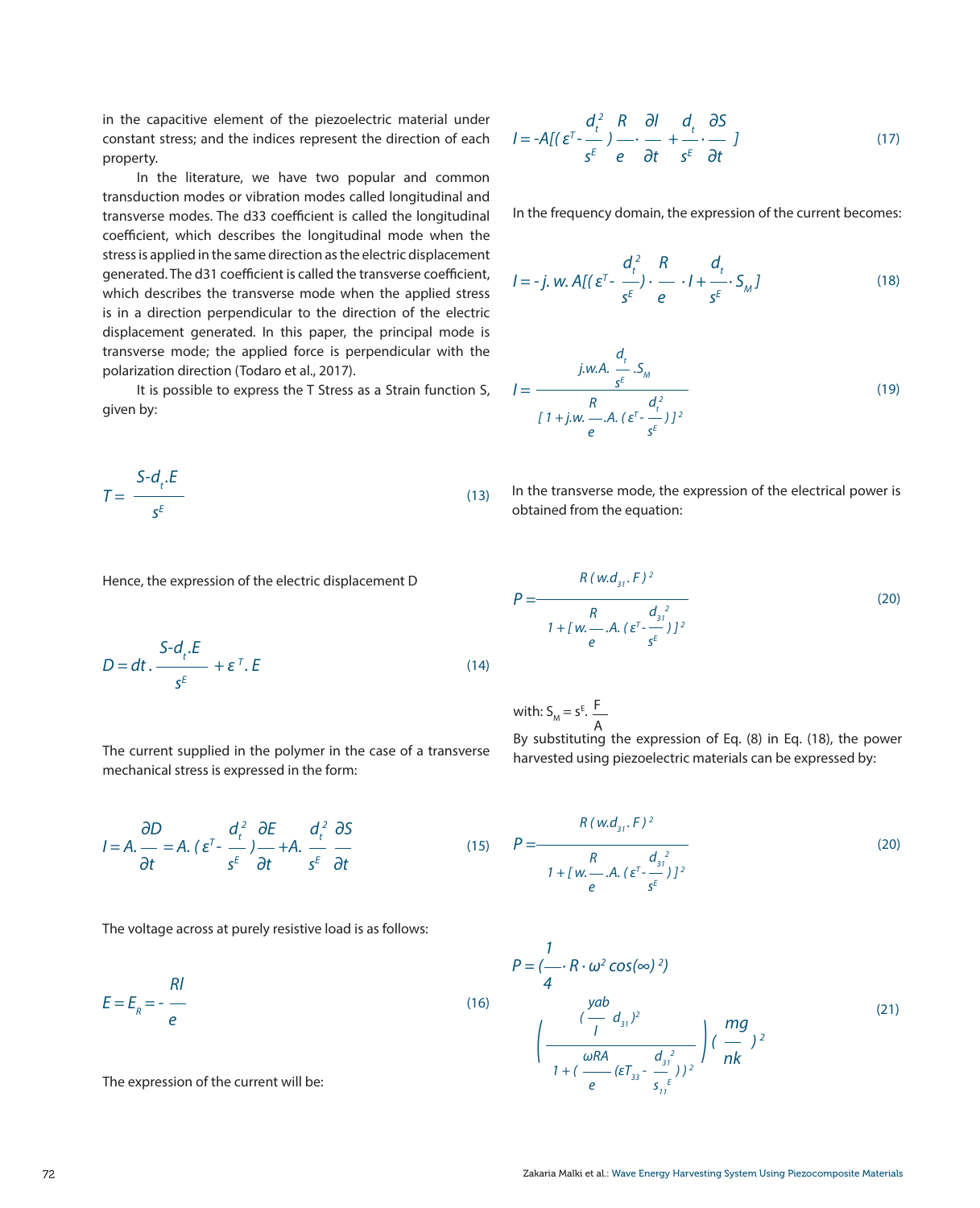Y, l1, l2, m, K, d33, ω, A and ε 33T are respectively Young's modulus (N / m<sup>2</sup>), length of the upper part of the bar (m), length of the lower part of the bar (m), mass (kg), springs' stiffness (N /m), piezoelectric coefficient (C/N), pulsation (rad/s), active surface  $(m<sup>2</sup>)$ , and permittivity (F/m); with a, b, and e: the dimensions of the film (m). According to Eq. (19), the electrical power harvested by piezoelectric material is dependent on numerous factors such as frequency and strain. The modification of these factors could increase the power value.

## 5. SIMULATIONS & RESULTS

These simulations, using MATLAB R2019b, are of paramount importance in the dimension of the equipment of our system at the level of the mechanical components, and at the level of the choice of the materials used for mechanical energy harvesting, not to mention taking into consideration the characteristics of the waves.

## Table 1.

Electromechanical properties of PU/PZT 50%.

The power harvested shown is a function of load resistance R calculated at different frequencies for the piezoelectric materials in transverse modes. The harvested power density was calculated from the relation  $P=R.I^2$  and the fundamental relations of the piezoelectric effect, which has been demonstrated in the theoretical background.

## 5.1. Piezoelectric Materials

After the theoretical model of the piezoelectric effect in transverse vibration mode, this part is dedicated to determine the values of the power density in two studied cases. The objective is to discuss the simulation results of the power harvested using piezoelectric polymer and piezo composite. We considered two parallelepiped structures: PVDF (Ennawaoui et al., 2018) and a PU/PZT 50% (Rjafallah et al., 2018) with a length L=2.5 mm, width l=2.5 mm, and thickness e=70um. Table 1 and Table 2 show the characteristics of the films that can be used in the model.

| Properties                 | Symbol        | Value | Unit             |
|----------------------------|---------------|-------|------------------|
| Piezoelectric coefficients | d33           | 170   | pC/N             |
|                            | d31           |       | pC/N             |
| Young's modulus            | $\checkmark$  | 1,006 | N/m <sup>2</sup> |
| Permittivity               | $\epsilon$ 33 | 10    | pF/m             |
| Poisson ratio              | υ             | 0.46  | IS               |
| Dynamic range              | P             | 1,006 | N/m <sup>2</sup> |
|                            |               |       |                  |

#### Table 2.

Electromechanical properties of Polyvinylidenefluoride (PVDF).

| Properties                 | Symbol        | Value  | Unit             |
|----------------------------|---------------|--------|------------------|
| Piezoelectric coefficients | d33           | 33     | pC/N             |
|                            | d31           | 23     | pC/N             |
| Young's modulus            |               | 2.1009 | N/m <sup>2</sup> |
| Permittivity               | $\epsilon$ 33 | 106    | pF/m             |
| Poisson ratio              | $\cup$        | 0.3    | IS               |
| Dynamic range              | P             | 5.1009 | N/m <sup>2</sup> |
|                            |               |        |                  |

We chose to start with this simulation of power that varies depending on the load because it will lead us to both targets: the load that we can feed through this system, as well as the nature of the material to use to maximize the harvested power based on a comparison of two piezoelectric materials with different characteristics.

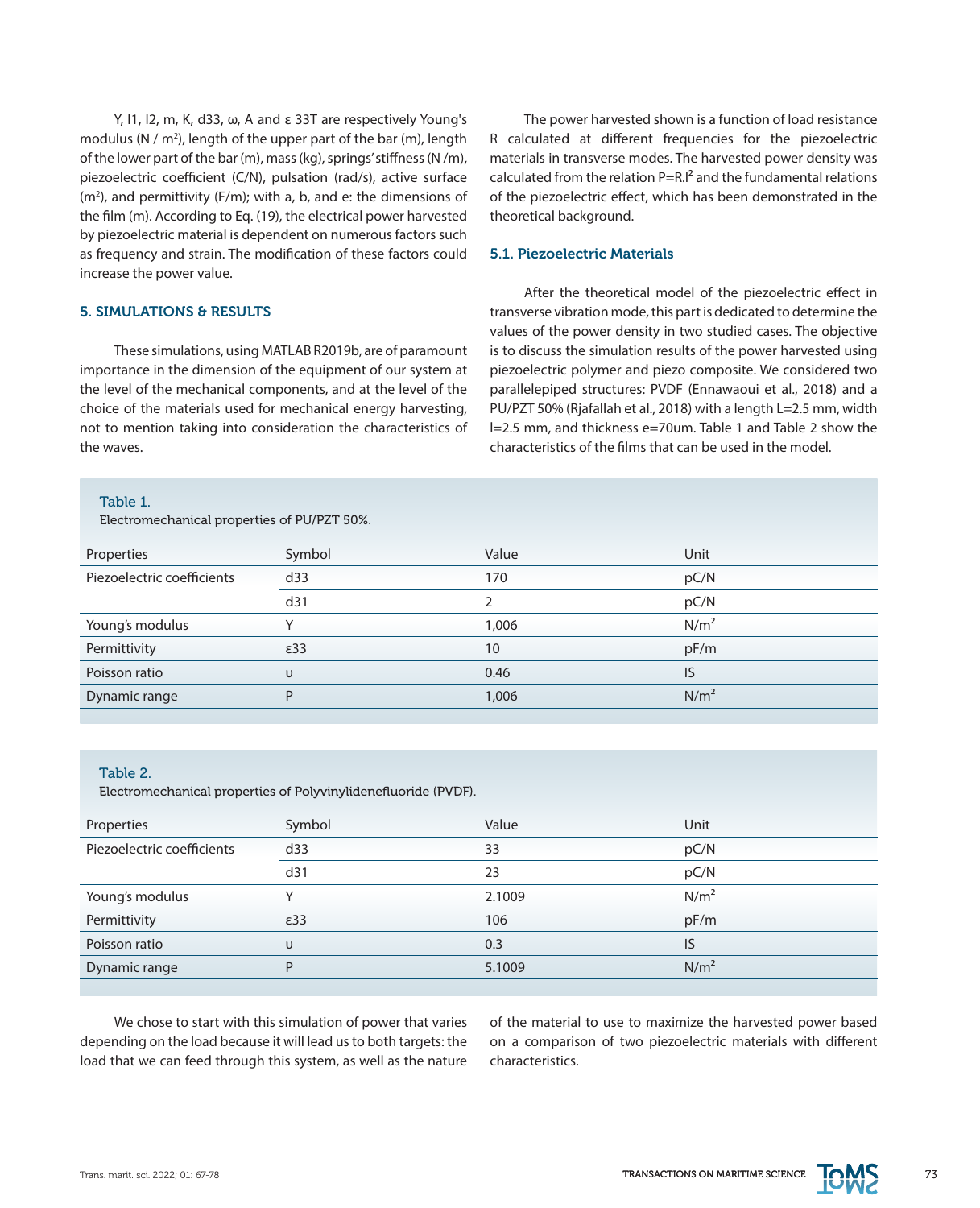

#### Figure 4.

Power harvested as a function of load resistance in cases of PU/PZT and PVDF.

From Figure 4, we can notice that the optimal load s of the order of 108 KΩ, and that the recovered power is of the order of 350 μW for a film of 6.2 mm2, whereof, as can be seen from these determined values, the density of power of the PU/PZT 56.45 μW / mm², while for the PVDF this power remains within the limit of 4.03 μW / mm². As already mentioned, it is clear that the PU/PZT 50% has a higher harvested power than that of PVDF, which is due to the characteristics in terms of energy conversion. Given the optimal load found and the magnitude of the converted energy, the latter can be used for several uses, which are discussed later in this paper.

## 5.2. Effect of Frequency on Power Harvested

Among the parameters that also infect this power is the frequency of the waves, this parameter represents for our system the impact of mechanical stress of the piezoelectric films. We considered that the frequency of solicitation is equal to the frequency of the waves.





Power harvested by a piezoelectric material as a function of load resistance and frequency.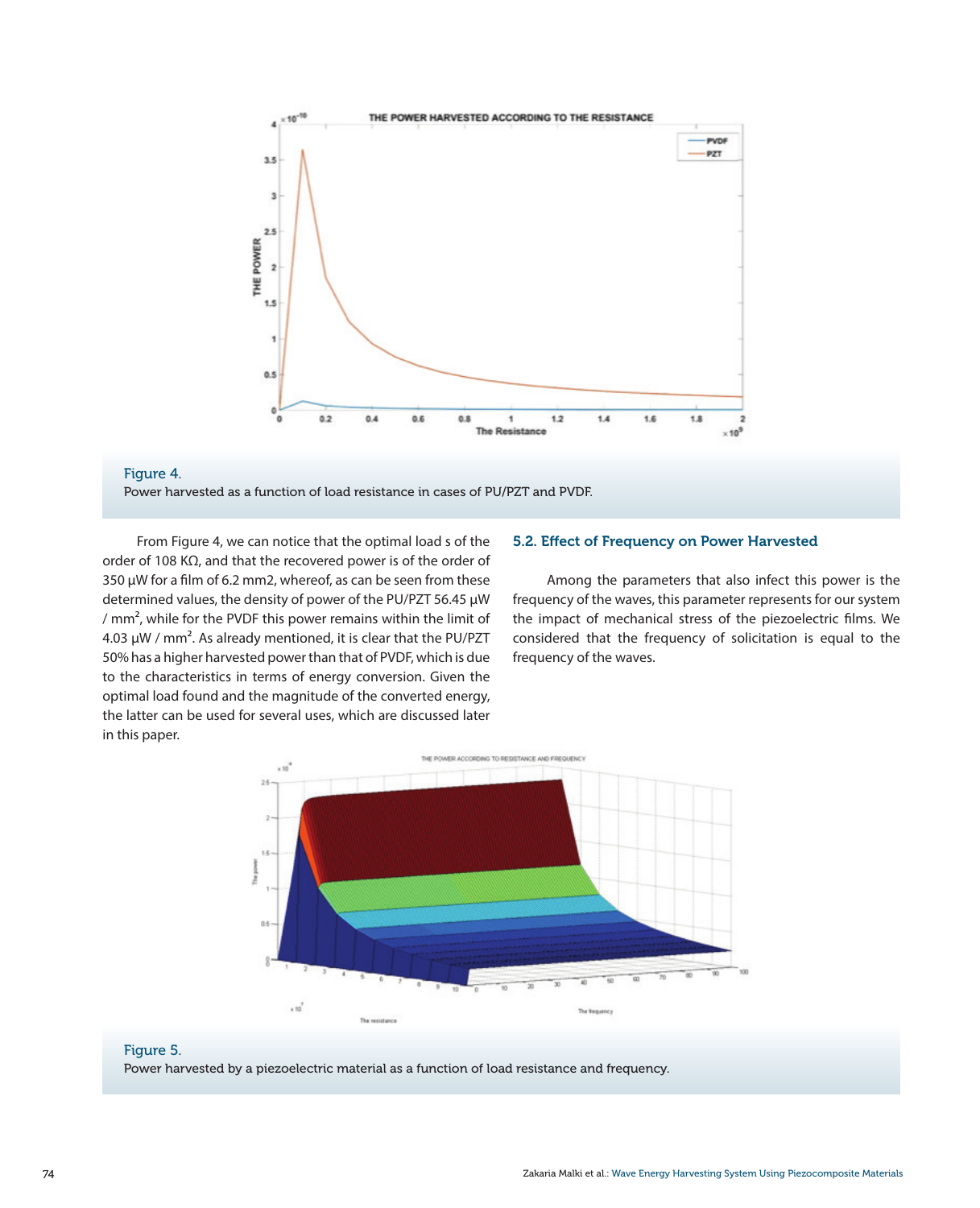Figure 5 illustrates this impact of the stress on the films by the frequency of the waves; we notice that the more important the frequency, the more important the recovered power is until the saturation point of 4Hz is reached.

If we take into account the history of the waves in some coastal cities of Morocco (Table 1), we find that the wave frequency remains in the range of [0.04; 0.09] Hz, which can also allow to recover a significant energy.

#### 5.3. Influence of Wave Parameters on Harvested Power

Since our energy source is the movement of the waves, the power recovered by piezoelectric material, therefore, depends on the intrinsic parameters of the latter, and since we have already processed the parameter of frequency, we will start in a second step the other parameters to know the height and length.



Figure 6. The power harvested in function of wave parameters.

Figure 6 displays the results of the power harvested by varying height and length with a fixed value of mechanical frequency of 0.3 Hz, force applied  $F = 50$  N while retaining the three thicknesses. We note that this power evolves proportionally with the height of the waves while it has a contradictory relationship with the parameter of the length. This behavior, along with the length, confirms the results found as a function of the frequency because, in addition, the length is important, more than the frequency is low so the recovered power is less important.

#### 5.4. Influence of System Parameters on Harvested Power

This power also depends on the quantities of the components of the energy recovery system: namely, the stiffness of the springs and the mass.

Figure 7 shows that the power increases by increasing the mass, while it is the inversely proportional to the stiffness. This behavior can be explained by the fact that the larger the mass, the greater the force applied on the lever. On the other hand, if the order of stiffness is important, more difficulties occur in transporting this force towards the lever. Since we worked during our dimensioning with the springs in the mode of transport of effort, the stiffness must not exceed the 0.1 N/m for a mass of 5 kg, as shown by the simulation.

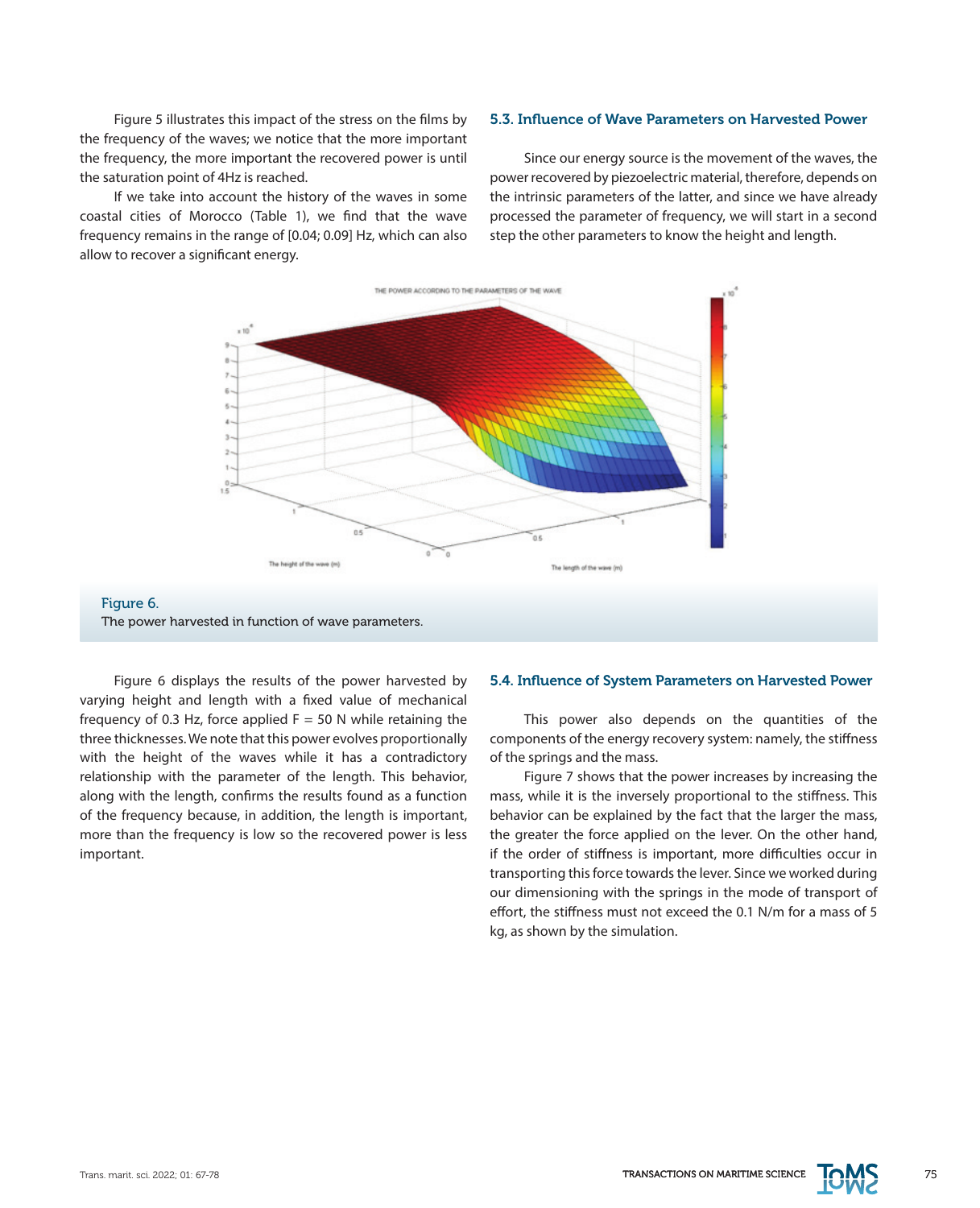

## Figure 7.

Power harvested by a piezoelectric material as a function of system parameters.

## 6. COMPARISON OF MEMS ENERGY RECOVERS

The table below summarizes a selection of Microelectromechanical Systems (MEMS) energy recovers based on piezoelectric thin films. Since thin films compared to bulk materials have electromechanical coupling coefficients, the comparison of the performance of the apparatus must be done with reference to the density of the power and not to the power itself (Todaro et al., 2017; Gudelj and Krčum, 2013).

The parameters used to compare these devices are power generated, beam area, device volume, resonant frequency, power density and normalized power density under optimal load.

#### Table 3.

Comparison of MEMS energy harvester's performances (Ramadan et al., 2014; El Fatnani et al, 2018; Lifi et al., 2019; Zhang et al., 2019; Ennawaoui et al., 2019; Muralt et al., 2009; Shen et al., 2008; Van Minh et al., 2013; Marzencki et al., 2008; Elfrink et al., 2009; Alamin Dow et al., 2014; Andosca et al., 2012).

| Authors                | Material   |            | Mode     | Power $(\mu W)$      | Optimal<br>load $(K\Omega)$ | Beam<br>area<br>(mm2) | Volume<br>(mm3) | Frequency        | Power<br>density<br>$(\mu W/mm3)$ |
|------------------------|------------|------------|----------|----------------------|-----------------------------|-----------------------|-----------------|------------------|-----------------------------------|
| Muralt et al., 2009    | Sol-gel    | PZT        | 33       | 1.4                  | <b>Not</b><br>reported      | 0.96                  | 0.264           | 870              | 5.3                               |
| Shen et al., 2009      | Sol-gel    | PZT        | 31       | 0.32                 | 16                          | 3.36                  | 0.77            | 184              | 0.41                              |
| Lee et al., 2009       | Aerosol    | <b>PZT</b> | 31<br>33 | 2,76<br>1.29         | 150<br>510                  | 4.5                   | 0.43<br>0.61    | 256<br>214       | 6.42<br>2.11                      |
| Isarakorn et al., 2011 | Epitaxial  | PZT        | 31       | 13                   | 5.6                         | 2.5                   | 0.15            | 2,300            | 87                                |
| Le Van Minh, 2013      | <b>KNN</b> |            | 31       | 0.731                | 90                          | 0.81                  | 0.306           | 1,509            | 2,39                              |
| Sung Sik Won, 2016     | <b>KNN</b> |            | 31       | 3.62                 | 9.6                         | 5                     | $\overline{2}$  | 132              | 1.81                              |
| Wang, 2015             | ZnO        |            | 31       | 0.98<br>1.25         | 380<br>600                  | 11.5                  | 11.5            | 1,300<br>1,313.4 | 0.085<br>0.109                    |
| Marzencki et al., 2008 | <b>AIN</b> |            | 31       | 0.8                  | 450                         | 0.96                  | 0.5             | 1,495            | 1.6                               |
| Elfrink et al., 2009   | <b>AIN</b> |            | 31       | 22.4<br>(unpackaged) | <b>Not</b><br>reported      | 31.45                 | 17.18           | 528              | 1.3                               |
| Andosca et al., 2012   | <b>AIN</b> |            | 31       | 32                   | 82.6                        | 65.32                 | 14.16           | 58               | 2.26                              |
| Authors' work, 2020    | PU/PZT     |            | 31       | 352                  | 108                         | 6:2                   | 1,875           | 15               | 187,733                           |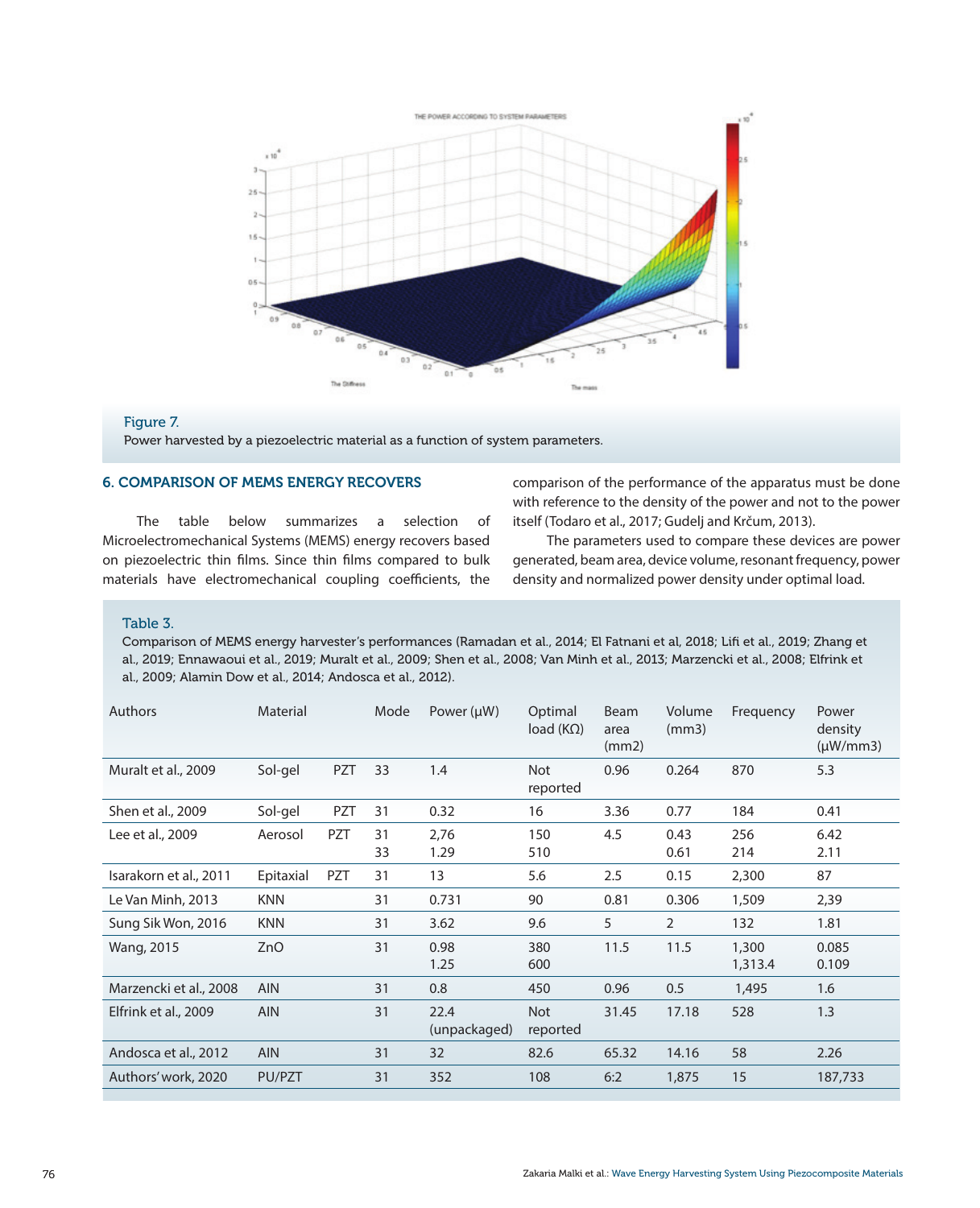A comparison between the parameters is needed for the final result. Table 3 gives an overview of the balance between Literature and Floating Energy Harvester. This system is focused on efficiency, economics, and implementation. The comparison shows the potential of mass spring system for use in power harvesting applications and provides a means of choosing the piezoelectric device to be used estimating the amount of time required for it to recharge a specific capacity battery.

This Table also demonstrates the role of the use of a composite material such as PU / PZT with a high piezoelectric coefficient in order to be able to harvest the power of the order of 300 uW, something which can extend the circle of applications to be promoted for this system.

#### 7. CONCLUSION

The purpose of this paper is to design and study a wave energy recovery system with piezoelectric composites, we found that this system has a recovered power magnitude, which allows it to be classified among the systems designed for the recovery of the same energy source (wave energy). These results are mainly due to the choice of material and the performance of this system.

The simulations have proved that the use of PU/ PZT piezocomposite in this system for harvesting and the transformation of vibrational energy of the waves can produce up to a power of 56.45  $\mu$ W/mm<sup>2</sup>, which encourages its use for feeding of several systems in marine applications. From the point of view of technological and fundamental understanding, the electromechanical properties and energy harvesting capacities of piezocomposites are of great importance in order to improve mechanical and electrical performances of electronic devices.

Since this system is limited by the frequency of the waves, which is also the solicitation frequency of the composites, this value is considered low compared to what the system can harvest with frequencies above 15 Hz; therefore, we had to mention that these results could be improved, e.g., by the use of a piezoelectric-magnetic hybrid system, i.e., those by exploiting both the recovery with the use of piezoelectric materials and with a magnetic system (coil-magnet). Future work will focus on this objective to improve the skills of this system in the harvesting and transformation of wave mechanical energy.

#### **REFERENCES**

Alamin Dow, A.B. et al., 2014. Design, fabrication and testing of a piezoelectric energy microgenerator. Microsystem Technologies, 20(4-5), pp.1035–1040. Available at:<http://dx.doi.org/10.1007/s00542-014-2116-9>.

Alaoui-Belghiti, A. et al., 2019. Investigation of thermal properties and energy harvesting of the Pb(Mg1/3Nb2/3)1-xTixO3 perovskite single crystals. Thermochimica Acta, 672, pp.118–125. Available at: [http://dx.doi.org/10.1016/j.](http://dx.doi.org/10.1016/j.tca.2018.12.018) [tca.2018.12.018](http://dx.doi.org/10.1016/j.tca.2018.12.018).

Andosca, R. et al., 2012. Experimental and theoretical studies on MEMS piezoelectric vibrational energy harvesters with mass loading. Sensors and Actuators A: Physical, 178, pp.76–87. Available at:<http://dx.doi.org/10.1016/j.sna.2012.02.028>.

Anton, S.R. & Sodano, H.A., 2007. A review of power harvesting using piezoelectric materials (2003–2006). Smart Materials and Structures, 16(3), pp.R1–R21. Available at: [http://dx.doi.org/10.1088/0964-1726/16/3/r01.](http://dx.doi.org/10.1088/0964-1726/16/3/r01)

El Fatnani, F.Z., Mazroui, M. & Guyomar, D., 2018. Optimization of pyroelectric conversion of thermal energy through the PZT ceramic buzzer and natural convection. The European Physical Journal Plus, 133(12). Available at: [http://dx.doi.](http://dx.doi.org/10.1140/epjp/i2018-12328-y) [org/10.1140/epjp/i2018-12328-y](http://dx.doi.org/10.1140/epjp/i2018-12328-y).

Elfrink, R. et al., 2009. Vibration energy harvesting with aluminum nitride-based piezoelectric devices. Journal of Micromechanics and Microengineering, 19(9), p.094005. Available at: [http://dx.doi.org/10.1088/0960-1317/19/9/094005.](http://dx.doi.org/10.1088/0960-1317/19/9/094005)

Ennawaoui, C. et al., 2016. Theoretical modeling of power harvested by piezocellular polymers. Molecular Crystals and Liquid Crystals, 628(1), pp.49–54. Available at:<http://dx.doi.org/10.1080/15421406.2015.1137679>.

Ennawaoui, C. et al., 2018. Piezo-Cellular Polymers for Energy Harvesting in Longitudinal and Transverse Vibration Modes. Journal of Advanced Physics, 7(1), pp.26–32. Available at: <http://dx.doi.org/10.1166/jap.2018.1395>.

Ennawaoui, C. et al., 2019a. Dielectric and mechanical optimization properties of porous poly(ethylene‐co‐vinyl acetate) copolymer films for pseudo‐piezoelectric effect. Polymer Engineering & Science, 59(7), pp.1455–1461. Available at: [http://](http://dx.doi.org/10.1002/pen.25132) [dx.doi.org/10.1002/pen.25132.](http://dx.doi.org/10.1002/pen.25132)

Ennawaoui, C. et al., 2019b. Mathematical modeling of mass spring's system: Hybrid speed bumps application for mechanical energy harvesting. Engineering Solid Mechanics, pp.47–58. Available at:<http://dx.doi.org/10.5267/j.esm.2018.11.002>.

Gudelj, A. & Krčum, M., 2013. Simulation and Optimization of Independent Renewable Energy Hybrid System. Transactions on Maritime Science, 2(1), pp.28–35. Available at: [http://dx.doi.org/10.7225/toms.v02.n01.004.](http://dx.doi.org/10.7225/toms.v02.n01.004)

Lifi, H. et al., 2019. Sensors and energy harvesters based on (1–x)PMN-xPT piezoelectric ceramics J.-M. Nunzi et al., eds. The European Physical Journal Applied Physics, 88(1), p.10901. Available at:<http://dx.doi.org/10.1051/epjap/2019190085>.

Marzencki, M., Ammar, Y. & Basrour, S., 2008. Integrated power harvesting system including a MEMS generator and a power management circuit. Sensors and Actuators A: Physical, 145-146, pp.363–370. Available at: [http://dx.doi.org/10.1016/j.](http://dx.doi.org/10.1016/j.sna.2007.10.073) [sna.2007.10.073](http://dx.doi.org/10.1016/j.sna.2007.10.073).

Minh, L.V. et al., 2013. Bulk micromachined energy harvesters employing (K, Na) NbO3thin film. Journal of Micromechanics and Microengineering, 23(3), p.035029. Available at: [http://dx.doi.org/10.1088/0960-1317/23/3/035029.](http://dx.doi.org/10.1088/0960-1317/23/3/035029)

Muralt, P. et al., 2009. Vibration Energy Harvesting with PZT Micro Device. Procedia Chemistry, 1(1), pp.1191–1194. Available at: [http://dx.doi.org/10.1016/j.](http://dx.doi.org/10.1016/j.proche.2009.07.297) [proche.2009.07.297.](http://dx.doi.org/10.1016/j.proche.2009.07.297)

Mustapa, M.A. et al., 2017. Wave energy device and breakwater integration: A review. Renewable and Sustainable Energy Reviews, 77, pp.43–58. Available at: [http://dx.doi.org/10.1016/j.rser.2017.03.110.](http://dx.doi.org/10.1016/j.rser.2017.03.110)

Mutsuda, H. et al., 2019. Application of a flexible device coating with piezoelectric paint for harvesting wave energy. Ocean Engineering, 172, pp.170–182. Available at: <http://dx.doi.org/10.1016/j.oceaneng.2018.11.014>.

Ramadan, K.S., Sameoto, D. & Evoy, S., 2014. A review of piezoelectric polymers as functional materials for electromechanical transducers. Smart Materials and Structures, 23(3), p.033001. Available at: [http://dx.doi.org/10.1088/0964-](http://dx.doi.org/10.1088/0964-1726/23/3/033001) [1726/23/3/033001.](http://dx.doi.org/10.1088/0964-1726/23/3/033001)